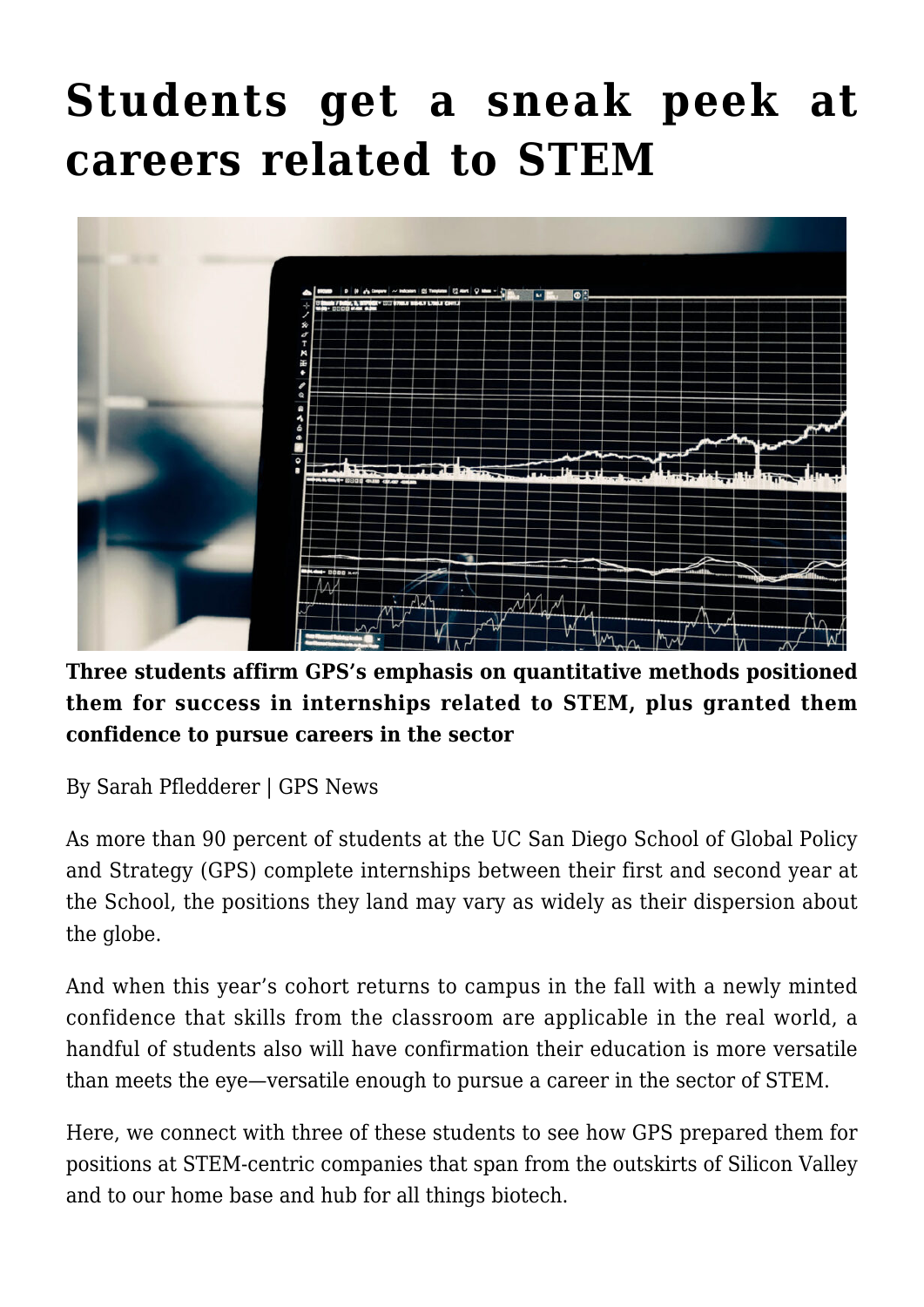

## **Delving into data daily**

Julie Kim, 2017 MIA candidate, is narrowing in on numbers this summer as a quantitative marketing analyst intern at RingCentral in San Francisco, a provider of cloud-based phone systems for businesses.

Her primary project requires gathering relevant data from the company database, cleaning the data and creating different statistical models to evaluate asset attribution and content performance. This also entails some communication with developers, data scientists and engineers.

"I've learned it is very important to be able to tell clear and meaningful stories out of numbers to people who are not familiar with metrics or statistics," Kim explained. "When I finish tailoring my models, I am going to give a presentation to senior-level managers and directors."

The School's commitment to training in Excel, STATA and other programs readied Kim for the internship, she said. Kim also noted that on her first day, she had the assurance and qualifications to head up her daily tasks.

Considering her aspirations after graduation, the position has proven a perfect fit.

"I hope to pursue a career as a data analyst or a data scientist in an international tech company," she said.

## **Taking on international trade at Tesla**

As an intern on the global trade compliance team at Tesla Motors in San Francisco, Kevin Birmingham, 2017 MIA candidate, is dabbling in what led him to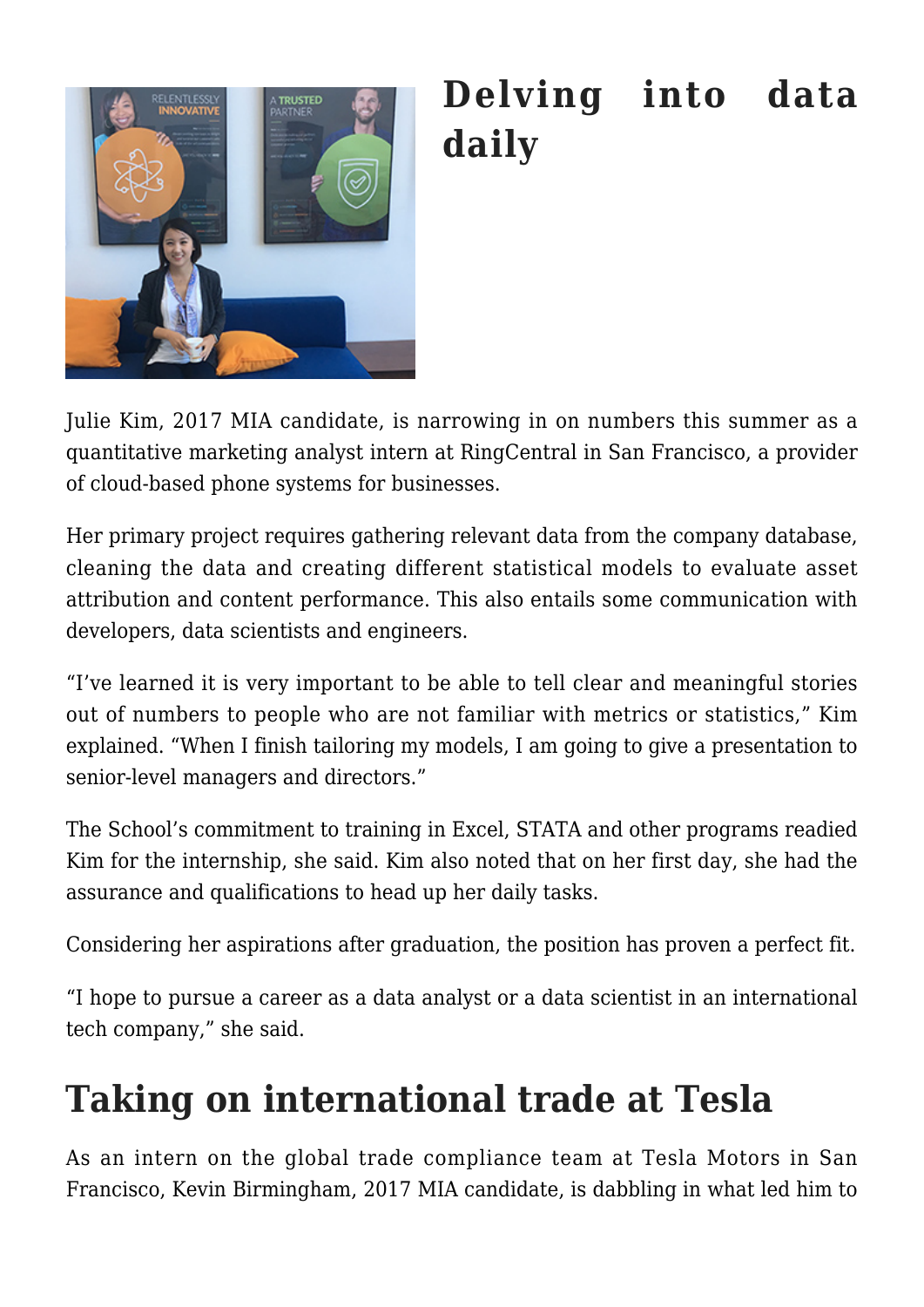GPS to begin with—an interest in international trade and business.

Birmingham is responsible for ensuring all international shipments comply with regulations that govern international trade. This grants him exceptional access to foreign trade agreements, foreign trade zones, classification of goods according to Harmonized Tariff Schedule and other aspects of trade compliance.

"The sheer difficulty of the coursework at GPS and the breadth of courses we take has made me feel confident handling tasks that are unfamiliar and outside of my comfort zone," he said. "Also, having a working knowledge of trade agreements was helpful, as well as some of the technical skills I learned like using Excel have come in handy."

Birmingham added, he has an eye toward taking more STEM-focused courses as they relate to energy and data analytics in his second year.

"It's great working in a fast-growing sector that's focused on accelerating the transition to more sustainable means of transport and energy usage," he concluded. "I hope that after graduation I can continue to work at a company that uses STEM principles to move the world forward."



## **Developing an eye for e-sales, e-commerce**

Though Xiao Sun, 2017 MIA candidate, has directed much of her attention to Amazon and eBay this summer, she's not online shopping.

Sun is an intern on the e-sales and e-marketing team at Torrey Hills Technologies, a San Diego-based manufacturer and distributor of materials such as three roll mills, heat sinks and other pure metals and high density alloys, with shipping to more than 30 countries.

Working in e-sales and e-marketing, Sun has had a hand in growing Torrey Hills Technologies' presence on Amazon and eBay, including through analyzing data